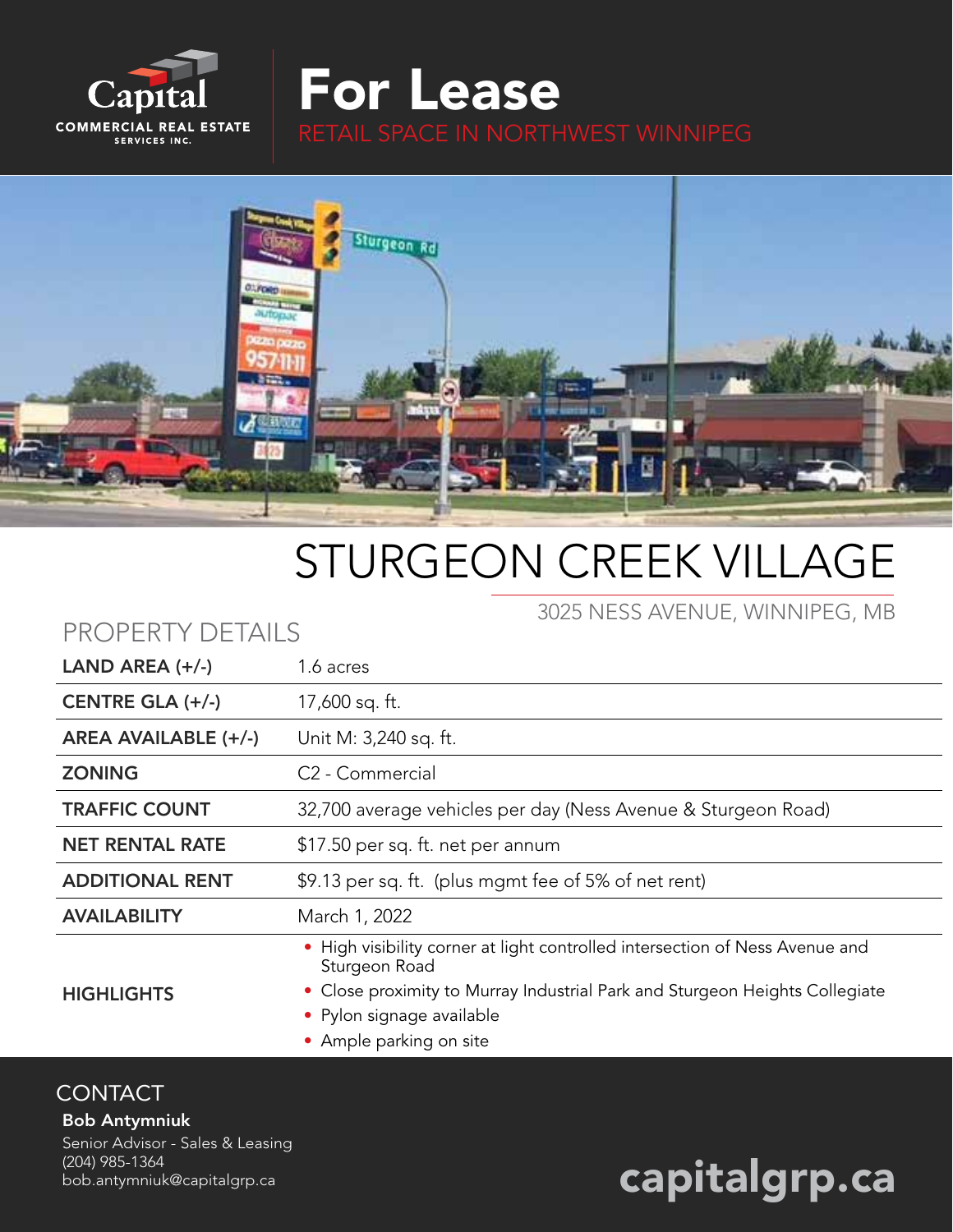## LOCATION MAP



# ZONING MAP



**819 821 825 827 819A 821A 825A 827A** Capit  $2a$ <br>ERC<br>SER 3 4 3 2 **COMMERCIAL REAL ESTATE** SERVICES INC.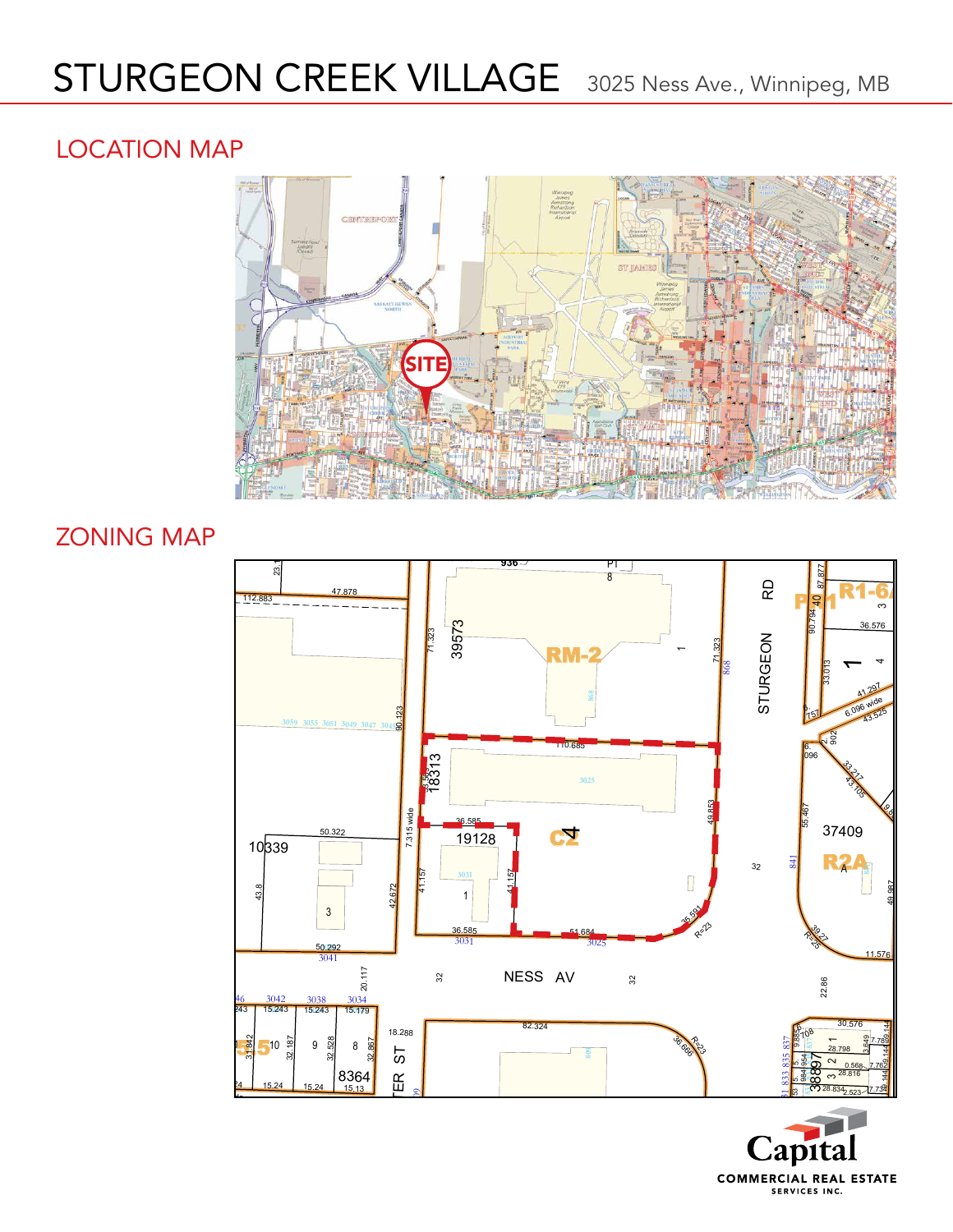### SITE PLAN



#### SITE AERIAL